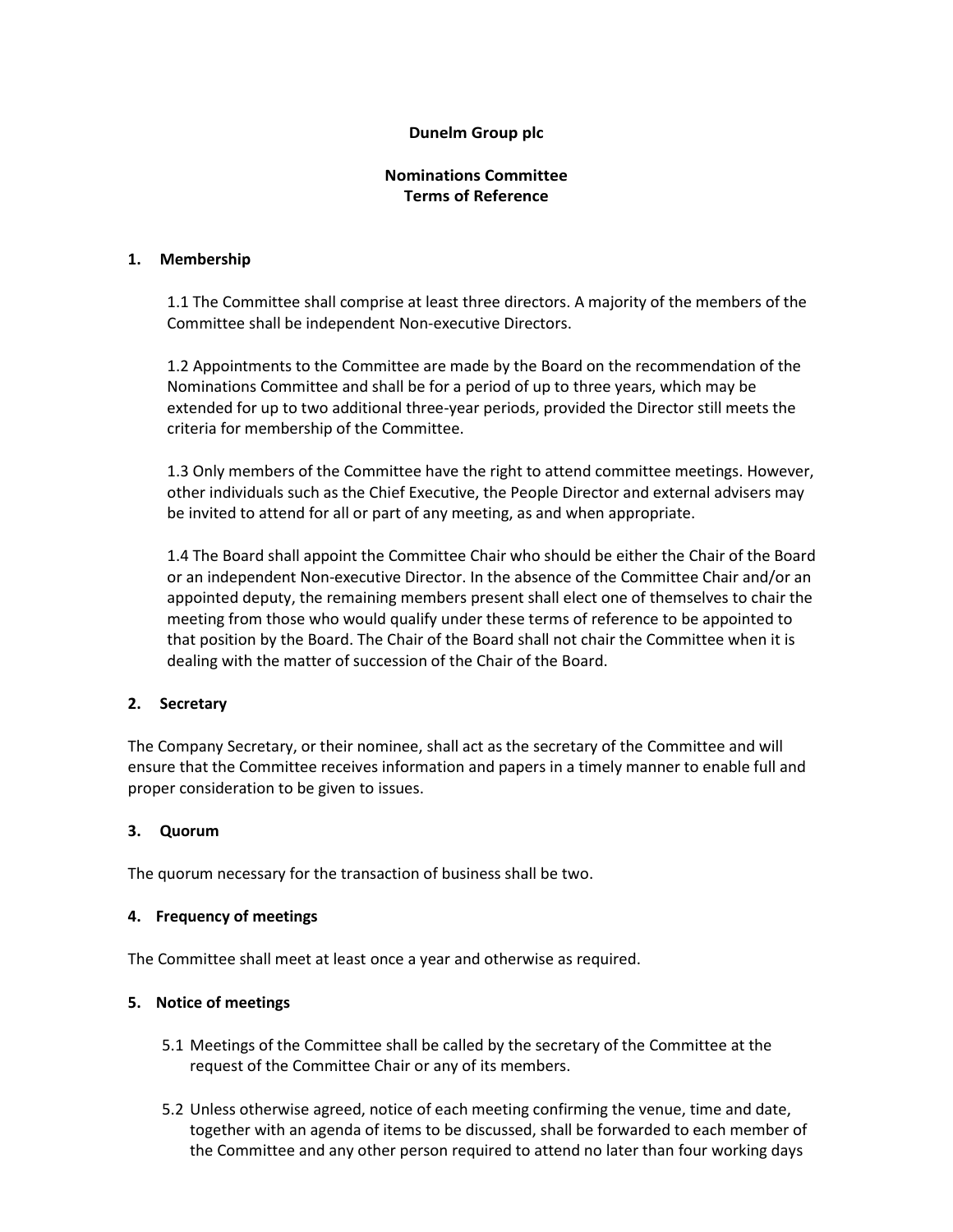before the date of the meeting. Supporting papers shall be sent to committee members and to other attendees, as appropriate, at the same time.

### **6. Minutes of meetings**

- 6.1 The Company Secretary shall minute the proceedings and decisions of all Committee meetings, including recording the names of those present and in attendance.
- 6.2 Draft minutes of committee meetings shall be circulated to all members of the Committee. Once approved, minutes should be circulated to all other members of the Board and the Company Secretary unless, exceptionally, it would be inappropriate to do so.

#### 7. **Engagement with shareholders**

The Committee Chair should attend the annual general meeting to answer any shareholder questions on the Committee's activities. In addition the Committee Chair should seek engagement with shareholders on significant matters related to the Committee's areas of responsibility.

#### 8. **Duties**

The Committee should carry out the duties below for the parent company, major subsidiary undertakings and the group as a whole, as appropriate.

The Committee shall

- 8.1 regularly review the structure, size and composition (including the skills, knowledge, experience and diversity) of the Board and make recommendations to the Board with regard to any changes.
- 8.2 ensure plans are in place for orderly succession to Board and senior management positions, and oversee the development of a diverse pipeline for succession, taking into account the challenges and opportunities facing the Company, and the skills and expertise needed on the Board in the future.
- 8.3 keep under review the leadership needs of the organisation, both executive and nonexecutive, with a view to ensuring the continued ability of the organisation to compete effectively in the marketplace.
- 8.4 keep up-to-date and fully informed about strategic issues and commercial changes affecting the Company and the market in which it operates.
- 8.5 be responsible for identifying and nominating for the approval of the Board, candidates to fill Board vacancies as and when they arise.
- 8.6 before any appointment is made by the Board, evaluate the balance of skills, knowledge, experience and diversity on the Board and, in the light of this evaluation, prepare a description of the role and capabilities required for a particular appointment and the time commitment expected. In identifying suitable candidates the Committee shall: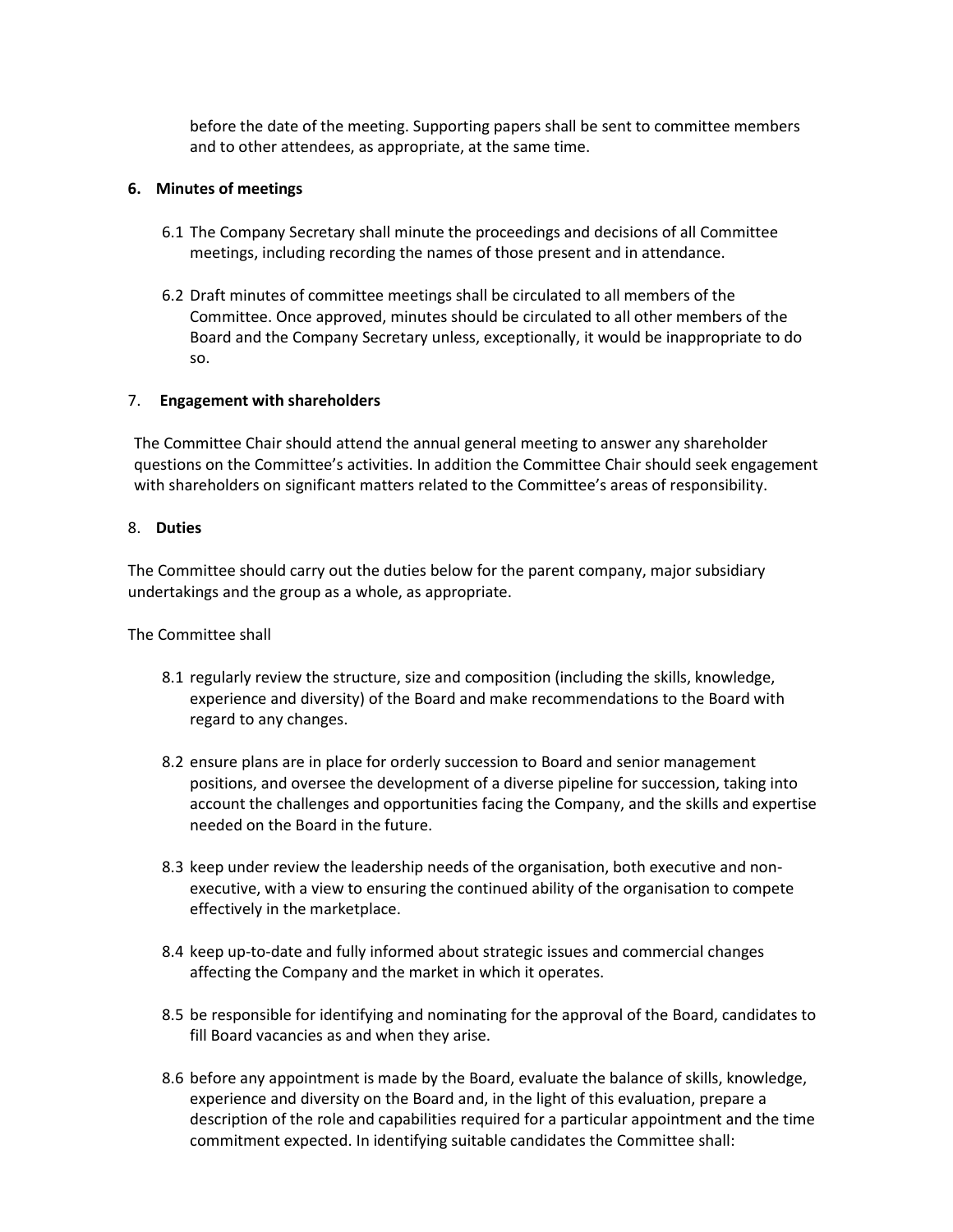- 8.6.1 use open advertising or the services of external advisers to facilitate the search.
- 8.6.2 consider candidates from a wide range of backgrounds.
- 8.6.3 consider candidates on merit and against objective criteria, having due regard to the benefits of diversity on the Board and taking care that appointees have enough time available to devote to the position.
- 8.7 prior to the appointment of a Director, other significant time commitments should be disclosed and any additional future commitments should not be undertaken without prior approval of the Board. The proposed appointee should also be required to disclose any other business interests that may result in a conflict of interest. These must be authorised by the Board prior to appointment and any future business interests that could result in a conflict of interest must not be undertaken without prior authorisation of the Board.
- 8.8 ensure that, on appointment to the Board, Non-executive Directors receive a formal letter of appointment setting out clearly what is expected of them in terms of time commitment, committee service and involvement outside Board meetings.
- 8.9 review the results of the Board performance evaluation process that relate to the composition of the Board and succession planning.
- 8.10 review annually the time required from Non-executive Directors. Performance evaluation should be used to assess whether the Non-executive Directors are spending enough time to fulfil their duties.
- 8.11 work and liaise as necessary with other Board committees, ensuring the interaction between committees and with the Board is reviewed regularly.

The Committee shall also make recommendations to the Board concerning:

- 8.12 any changes needed to the succession planning process if its periodic assessment indicates the desired outcomes have not been achieved.
- 8.13 suitable candidates as new directors and succession for existing directors.
- 8.14 membership of the Audit and Risk and Remuneration Committees, and any other Board committees as appropriate, in consultation with the Chair of those committees.
- 8.15 the re-appointment of Non-executive Directors at the conclusion of their specified term of office having given due regard to their performance and ability to continue to contribute to the Board in the light of knowledge, skills and experience required.
- 8.16 The re-election by shareholders of Directors under the annual re-election provisions of the Code or the retirement by rotation provisions in the Company's articles of association, having due regard to their performance and ability, and why their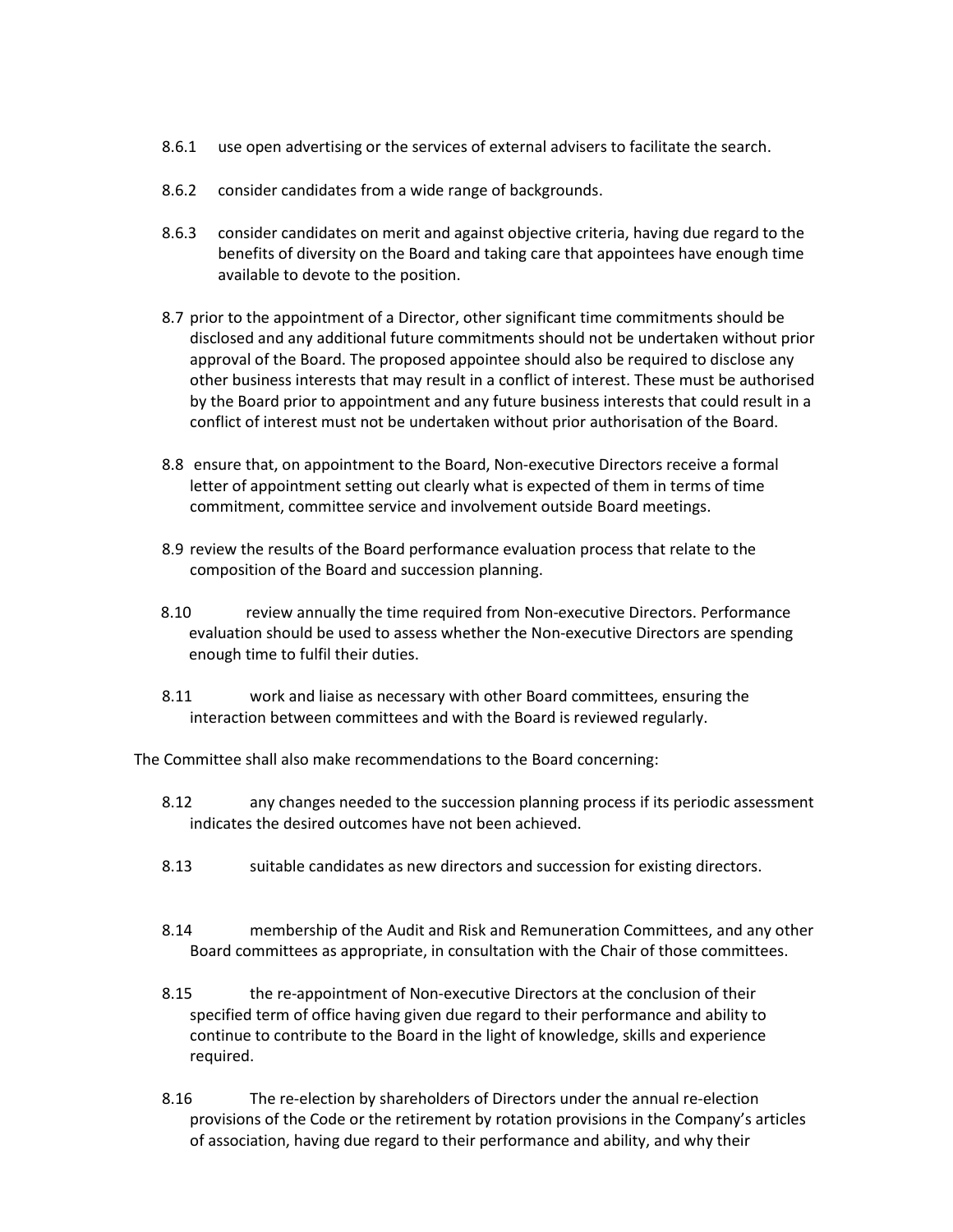contribution is important to the Company's long-term sustainable success in the light of the skills, experience and knowledge required and the need for progressive refreshing of the Board, taking into account the length of service of individual Directors, the Chair and the Board as whole.

- 8.17 Any matters relating to the continuation in office of any Director at any time including the suspension or termination of service of an Executive Director as an employee of the Company subject to the provisions of the law and their service contract.
- 8.18 The appointment of any Director to executive or other office.

### 9. **Reporting responsibilities**

- 9.1 The Committee Chair shall report to the Board after each meeting on the nature and content of its discussion, recommendations and action to be taken.
- 9.2 The Committee shall make whatever recommendations to the Board it deems appropriate on any area within its remit where action or improvement is needed, and adequate time should be made available for Board discussion when necessary.
- 9.3 The Committee shall produce a report to be included in the Company's annual report describing the work of the Nominations Committee, including
- 9.3.1 the process used in relation to appointments, its approach to succession planning and how both support the development of a diverse pipeline
- 9.3.2 how Board evaluation has been conducted, the nature and extent of an external evaluator's contact with the Board and individual directors, the outcomes and actions taken, and how it has influenced or will influence Board composition
- 9.3.3 the policy on diversity and inclusion, its objectives and linkage to Company strategy, how it has been implemented and progress on achieving the objectives, and
- 9.3.4 the gender balance of those in the senior management team and their direct reports.
- 9.4 If an external search consultancy has been engaged, it should be identified in the annual report alongside a statement about any other connection it has with the Company or individual directors.

### 10. **Other matters**

The Committee shall

- 10.1 have access to sufficient resources in order to carry out its duties, including access to the company secretariat for advice and assistance as required.
- 10.2 be provided with appropriate and timely training, both in the form of an induction programme for new members and on an ongoing basis for all members.